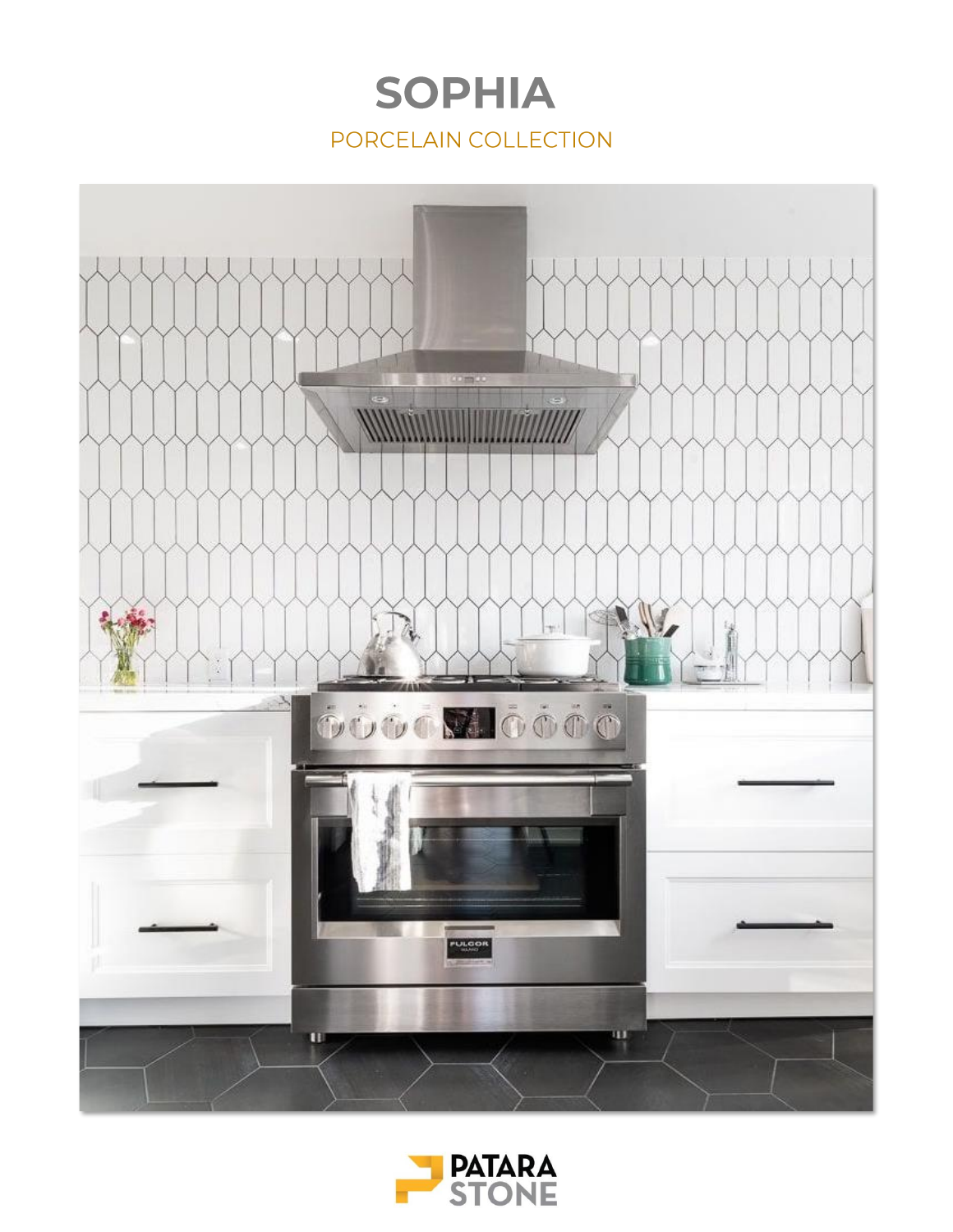

Sophia Snow 2x6 Brick TRBC1001



Sophia Snow Small Picket TRBC1002



Sophia Snow Herringbone TRBC1003



Sophia Snow Large Picket TRBC1004



Sophia Gray Blend 2x6 Brick TRBC2001



Sophia Gray Blend Small Picket TRBC2002



Sophia Gray Herringbone TRBC2003



Sophia Taupe Herringbone TRBC3003



Sophia Gray Large Picket TRBC2004



Sophia Taupe Large Picket TRBC3004



Sophia Taupe Blend 2x6 Brick TRBC3001

Sophia Gray 2x6 Brick TRBC2005



Sophia Taupe Blend Small Picket TRBC3002

Sophia Gray Small Picket TRBC2006



Sophia Taupe 2x6 Brick TRBC3005



Sophia Taupe Small Picket TRBC3006